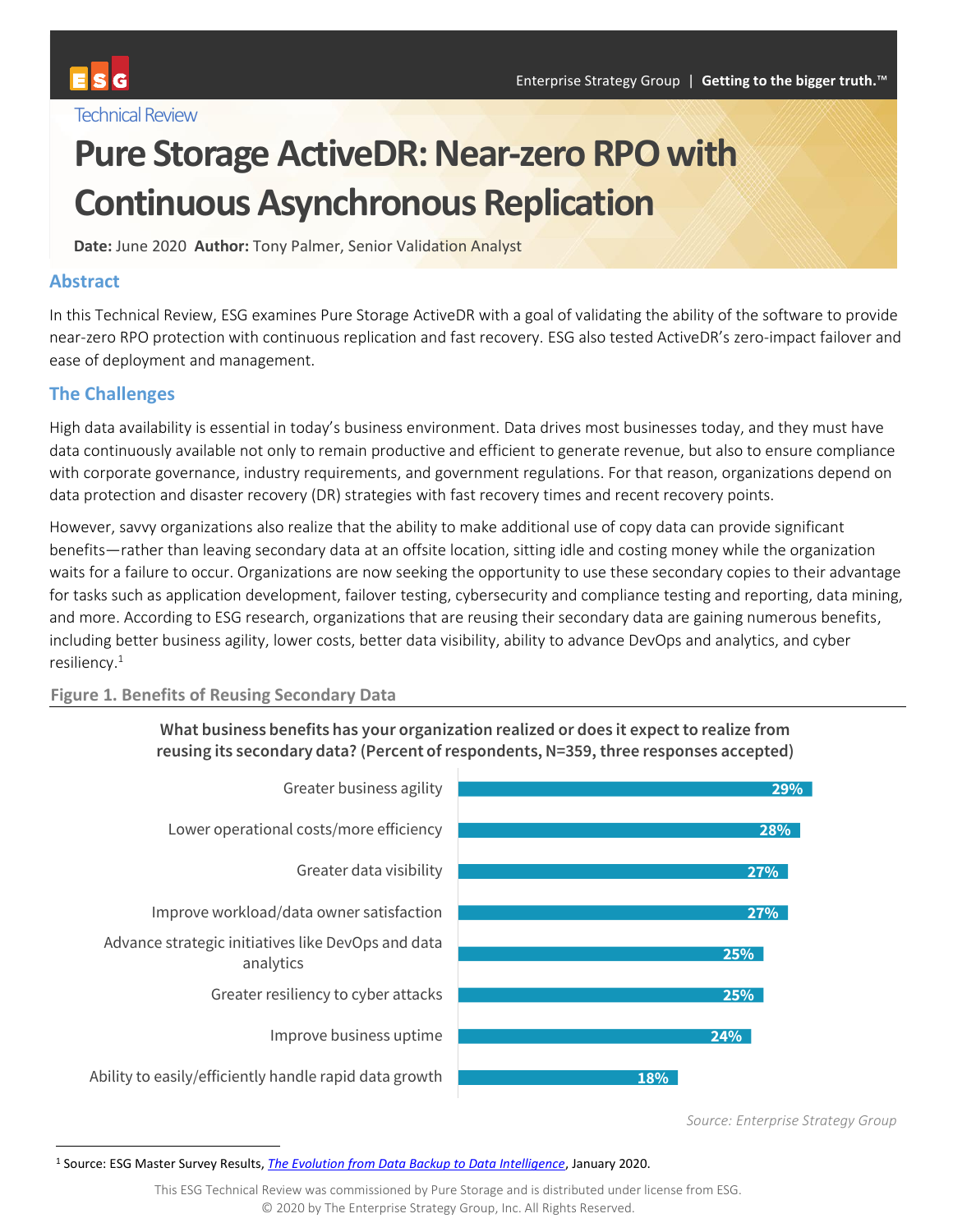# **The Solution: Pure Storage ActiveDR**

The ActiveDR feature is available with version 6 of the Purity Operating Environment with no additional licenses or fees, and is included as part of Pure's non-disruptive upgrades and evergreen subscription. It provides continuous, asynchronous, bidirectional replication for FlashArrays (FA) to a secondary site, providing near-zero recovery point objectives (RPOs) while enabling use of the replica for multiple purposes. This is a significant improvement over Pure's asynchronous periodic replication, which offered 10-minute RPOs and replication every five minutes. With Active DR, organizations with high bandwidth networks can achieve near-zero RPO. Like ActiveCluster, ActiveDR makes use of storage containers called pods to reduce storage management overhead.

Once a primary site pod is linked to a secondary site pod, writes are streamed to the target and compressed to reduce bandwidth requirements. This results in minimal data loss in case of failover. The secondary site stores a replica for protection and recovery, while also enabling that replica to be used for QA, test/dev, etc., without interrupting the DR replication process. The target pod can be used to test failover—also without stopping DR replication—a task that is traditionally difficult and carries enough risk that many organizations choose not to perform it, leading to insecurity about their ability to survive a failure.

CLI, GUI, or REST operations performed in the source FA pod, such as volume creation, snapshots, resizing, and cloning, are automatically replicated to a secondary pod, including the snapshot history, protection groups, and scheduling. The volumes on the target pod are read-only but can be easily activated to make them writable. Replication performance can be monitored from either pod, and the replica link direction can be easily reversed for failback. DR hosts can be pre-connected to volumes on the target pod for fast recovery time, and there are no journal devices to manage. Organizations gain fast recovery, failover, and failback, and can test failover without compromising the recovery point.

**Figure 2. Pure Storage ActiveDR—Active Data and DR Copies with Continuous Replication**



*Source: Enterprise Strategy Group*

# **ESG Tested**

Testing was conducted with two Pure FlashArray//M50 systems, which we designated as production and DR, in a campus environment. The production system was configured with a pod named ProdPod1 containing two volumes. Vdbench was used to generate I/O against one volume, while a script was configured to write date and time stamps to a file importantdata.txt—in the other volume. The workload profile was 100% random 16KB I/O, 40% reads, 60 % writes. When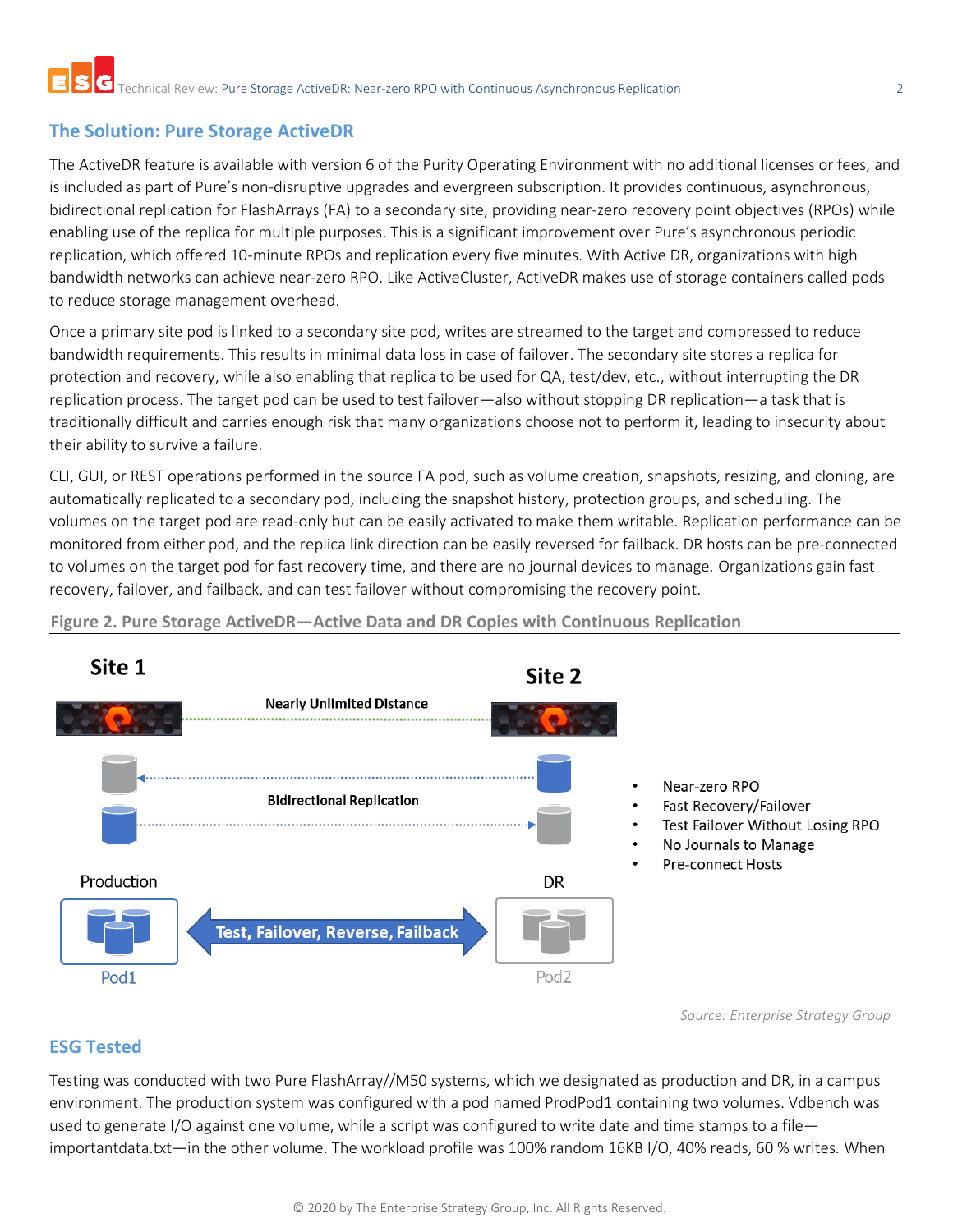we began the test, the production FlashArray was servicing 64,620 IOPS at sub-millisecond response times. The workload was driving more than 1GB/sec of throughput, as seen in [Figure 3.](#page-2-0)



<span id="page-2-0"></span>**Figure 3. Active DR—Production Workloads Running at Primary Site**

*Source: Enterprise Strategy Group*

We created a Replica Link between the arrays. A Replica Link is a managed object that defines a replication relationship between two pods. While a Replica Link has a source, a target, and a direction, all we needed to define were the source pod, the remote array, and the remote pod name, which we selected from pull-down lists.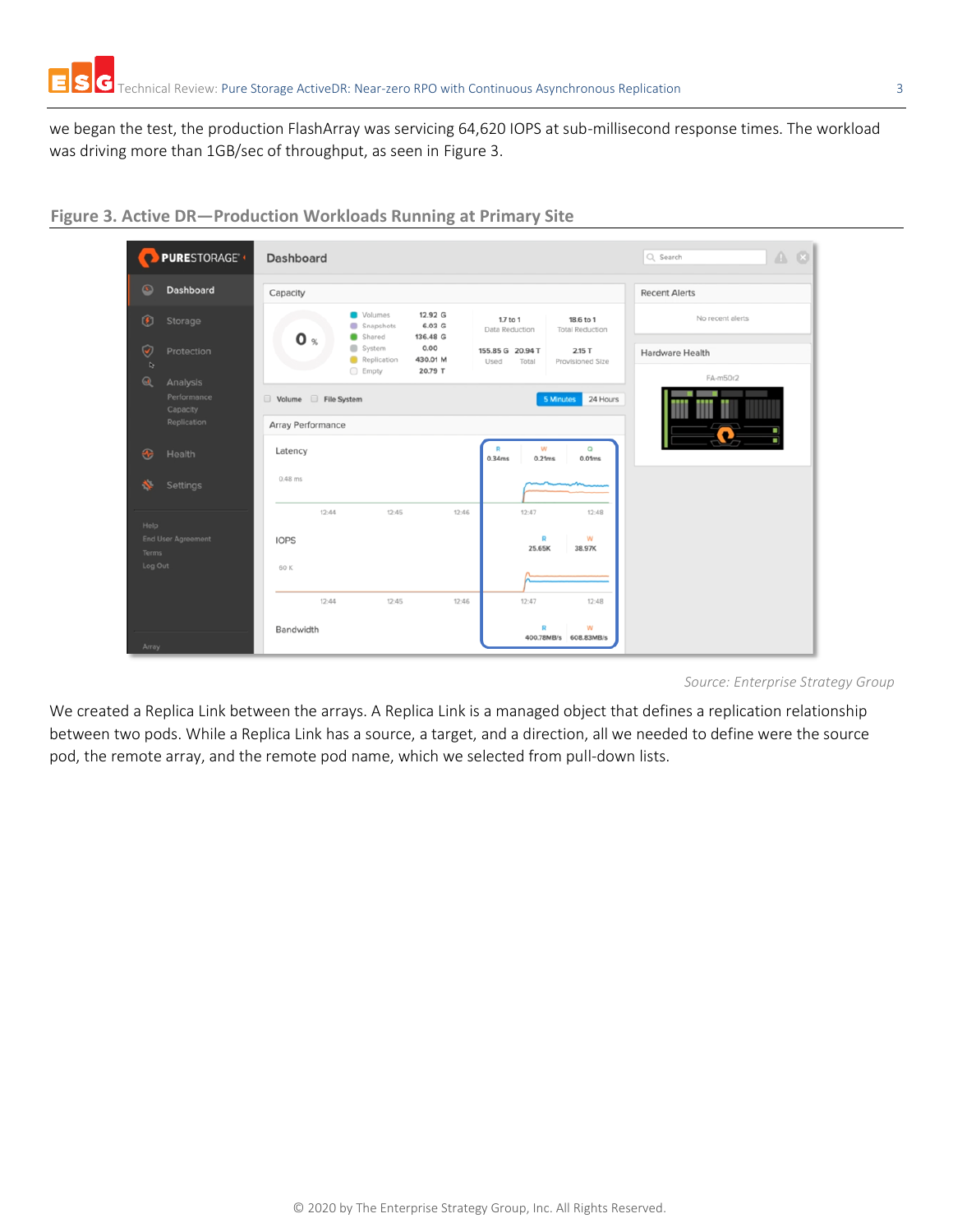#### **Figure 4. Creating a Replica Link**

|                             | <b>PURESTORAGE<sup>®</sup></b>                     | $A$ $B$<br>Q Search<br>Protection                                                                                                                           |
|-----------------------------|----------------------------------------------------|-------------------------------------------------------------------------------------------------------------------------------------------------------------|
| $\circ$                     | Dashboard                                          | Snapshots<br>Policies<br><b>Protection Groups</b><br>ActiveDR<br><b>ActiveCluster</b>                                                                       |
| $\left  \mathbf{f} \right $ | Storage                                            | $\circledR$<br>> ActiveDR                                                                                                                                   |
| $\breve{\phantom{a}}$       | Protection                                         | Replica Links<br>$\rightarrow$<br>$0$ of $0 \leq$<br><b>Recovery Point</b><br>Remote Pod<br>Remote Array<br>Local PodA<br>Direction<br><b>Status</b><br>Lag |
| $\omega$                    | Analysis<br>Performance<br>Capacity<br>Replication | Create Replica Link<br>$\times$<br><b>Local Pod Name</b><br>ProdPod1<br>$\checkmark$                                                                        |
| $\triangleleft$<br>۸.       | Health<br>Settings                                 | <b>Create Pod</b><br><b>Remote Array</b><br>tmefa12<br>$\overline{\phantom{a}}$<br><b>Connect Array</b>                                                     |
|                             |                                                    | Remote Pod Name<br>DRPod1<br>۰                                                                                                                              |
| Help<br>Terms<br>Log Out    | End User Agreement                                 | <b>Create Regote Pod</b><br>Create<br>Cancel                                                                                                                |

Once the link was created, the arrays automatically began baselining. This process is like the baselining process used in ActiveCluster and Async. This process populates the target with the initial copy of data and uses Pure's existing asynchronous replication engine that can preserve both compression and deduplication. Because ActiveDR does not present active volumes from both sites, no mediation system is required. Also, ActiveDR utilizes a mechanism to track writes with no journaling devices required.

#### **Figure 5. Baselining**

| <b>PURESTORAGE®</b><br>$\bullet$ |                         | $A$ $\Theta$<br>Q Search<br><b>Storage</b>                                                                                                             |  |  |  |  |  |
|----------------------------------|-------------------------|--------------------------------------------------------------------------------------------------------------------------------------------------------|--|--|--|--|--|
| ◙                                | Dashboard               | Volumes<br>Pods<br>File Systems<br>Policies<br>Array<br>Hosts                                                                                          |  |  |  |  |  |
| $\circledR$                      | Storage                 | $\colon$<br>$^{\circ}$<br>$>$ Pods $>$ $\sigma$ DRPod1<br>Data Reduction<br>Volumes<br>Snapshots<br>Shared<br>Total<br>Size<br>System                  |  |  |  |  |  |
| $\blacktriangledown$             | Protection              | 7.4 to 1<br>11.84 G<br>5.37 G<br>17.20 G<br>1100 G<br>0.00                                                                                             |  |  |  |  |  |
| $\omega$                         | Analysis                | $^{+}$<br>Details<br>÷<br>Arrays                                                                                                                       |  |  |  |  |  |
|                                  | Performance             | Frozen At<br><b>Mediator Status</b><br><b>Status</b><br>Name<br>Promotion<br>purestorage Z<br>demoted<br>Source<br>Mediator<br>$\sim$<br><b>Status</b> |  |  |  |  |  |
|                                  | Capacity<br>Replication | 面<br>tmefa12<br>2020-04-13 12:49:04<br>· online<br>online<br>Failover<br>(auto)<br>Preference                                                          |  |  |  |  |  |
| $\bullet$                        | Health                  | Replica Links<br>$+$ :<br>1-1 of 1 $\langle$ $\rangle$                                                                                                 |  |  |  |  |  |
| ×.                               | Settings                | Local Pod<br>Direction<br>Remote Pod<br>Remote Array<br><b>Status</b><br>Recovery Point<br>Lag                                                         |  |  |  |  |  |
|                                  |                         | $\ddot{z}$<br>of DRPod1 (demoted)<br>ProdPod1<br>۰<br>$\leftarrow$<br>tmefa11<br>baselining<br>$\sim$<br>$\sim$<br>k.                                  |  |  |  |  |  |
| Help                             |                         | <b>Protection Groups</b><br>Volumes<br>QoS<br>Details<br>$+$ :<br>$0$ of $0 \leqslant$ $>$<br>$+$ :<br>$0$ of $0 \leqslant$ $>$<br>Space               |  |  |  |  |  |
| <b>Terms</b>                     | End User Agreement      | Snapshots Reduction<br>Name.<br>Snapshots<br>Targets<br>Name.<br>Size<br>Volumes                                                                       |  |  |  |  |  |
| Log Out                          |                         |                                                                                                                                                        |  |  |  |  |  |

*Source: Enterprise Strategy Group*

Once baselining was complete, the systems automatically switched over to continuous replication. When ActiveDR is replicating, writes are streamed continuously to the target rather than the periodic batch and forward method used by

*Source: Enterprise Strategy Group*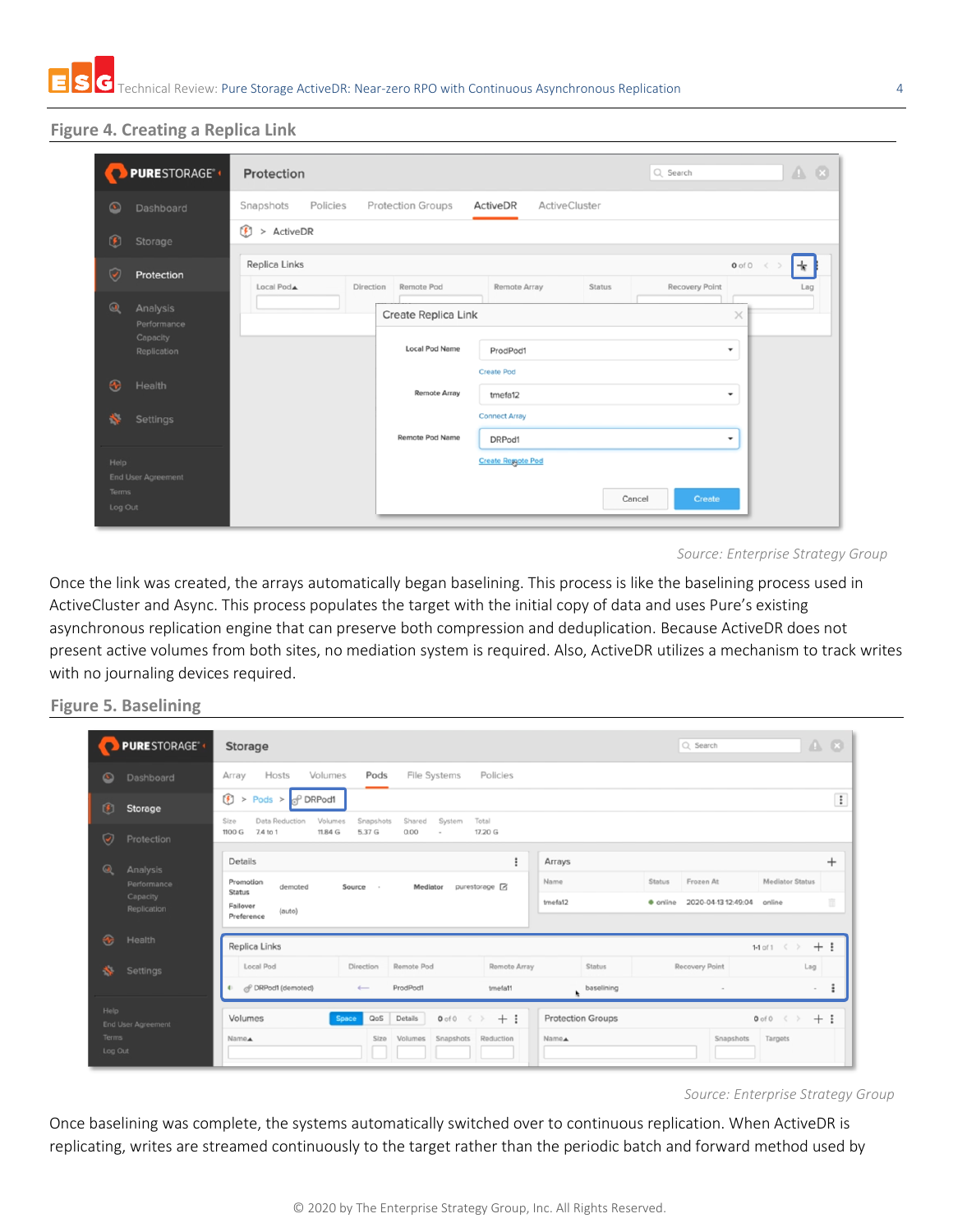Async to send changed data at a configured interval of five minutes or greater. This is one of the features that enables nearzero RPO.

#### <span id="page-4-0"></span>**Figure 6. Connecting Volumes to the DR Host**

| <b>PURESTORAGE<sup>4</sup></b> | Storage                                                                                                                      | Q Search | $A$ $O$        |  |
|--------------------------------|------------------------------------------------------------------------------------------------------------------------------|----------|----------------|--|
| Dashboard<br>◎                 | Pods<br>File Systems<br>Volumes<br>Policies<br>Hosts<br>Array                                                                |          |                |  |
| ®<br>Storage                   | O<br>$Hosts$ > $v = t$ meLinux02<br>Data Reduction                                                                           |          |                |  |
| ø<br>Protection                | Volumes<br>Snapshots<br>Shared<br>System<br>Total<br>Sizo<br>1.0 to 1<br>0.00<br>0.00<br>0.00<br>$\circ$<br>$\sim$<br>$\sim$ |          |                |  |
| $^{\circ}$<br>Analysis         | $\vert$ i<br><b>Connected Volumes</b><br><b>Host Ports</b><br>$0$ of $0$<br>×<br>×                                           |          |                |  |
| Performance                    | Connect<br>Port<br>Name.<br>Disconnect                                                                                       |          |                |  |
| Capacity<br>Replication        | ED 21:00:00:0E:1E:F6:9B:B0<br>No volt Connect Volumes to Host                                                                |          | <b>ZX</b>      |  |
| $\bullet$<br>Health            |                                                                                                                              |          | $\times$       |  |
|                                | Prote<br><b>Existing Volumes</b><br><b>Selected Volumes</b>                                                                  |          |                |  |
| 舂<br>Settings                  | Name.<br>1-2 of 2 $\langle \rangle$<br>2 selected<br>w.                                                                      |          | Clear all      |  |
|                                | DRPod1::demo-app-vol1<br>DRPodf::demo-app-vol1<br>No pro                                                                     |          | ×              |  |
| Help<br>End User Agreement     | DRPod1:demo-app-vol2<br>DRPodf::demo-app-vol2                                                                                |          | ×              |  |
| Terms                          |                                                                                                                              |          |                |  |
|                                | Automatic<br>LUN                                                                                                             |          |                |  |
|                                |                                                                                                                              | Cancel   | <b>Connect</b> |  |

*Source: Enterprise Strategy Group*

Hosts at the target site can be pre-connected to the volumes in the DR pod to simplify failover. As seen in [Figure 6,](#page-4-0) we connected the volumes to the failover host. At this point, the systems are completely ready for DR failover.

**Figure 7. Executing DR—Promoting the Pod**

|                   | PURESTORAGE <sup>®</sup>            | Protection                                 |                                                                                                                                                                                                                                                                         | Q Search            | $A$ $O$                              |
|-------------------|-------------------------------------|--------------------------------------------|-------------------------------------------------------------------------------------------------------------------------------------------------------------------------------------------------------------------------------------------------------------------------|---------------------|--------------------------------------|
| $\circ$           | Dashboard                           | Snapshots<br>Policies                      | ActiveDR<br>Protection Groups<br>ActiveCluster                                                                                                                                                                                                                          |                     |                                      |
| $\left( f\right)$ | Storage                             | $\left( \frac{1}{2} \right)$<br>> ActiveDR |                                                                                                                                                                                                                                                                         |                     | Delete                               |
|                   |                                     | Replica Links                              | Promote Pod                                                                                                                                                                                                                                                             | ×                   | Pause<br>Resume                      |
| Ø                 | Protection                          | Local Pod <sub>A</sub>                     | Promoting a pod will cause the pod to become writable and present content from the latest RPO. The<br>replication process will continue and new data from the source will be stored in the background.                                                                  | <b>B</b> very Point | Promote Local Pod                    |
| @                 | Analysis<br>Performance<br>Capacity | of DRPod1 (demoted)<br>۰                   | Click Promote to promote 'DRPodf' with the latest RPO.                                                                                                                                                                                                                  | 04-13 12:53         | Demote Local Pod-<br>$\vert$ :<br>1s |
| $\mathbf{a}_i$    | Replication<br>Health               |                                            | Optional<br>To promote from the .undo-demote pod choose Promote from 'DRPod1.undo-demote'. After the pod has<br>been promoted, it will have the same data as the .undo-demote pod, and the .undo-demote pod will be<br>eradicated.<br>Promote From 'DRPod'Lundo-demote' |                     |                                      |
| 怸                 | Settings                            |                                            |                                                                                                                                                                                                                                                                         |                     |                                      |
| Help.             |                                     |                                            | Cancel<br>Promote.                                                                                                                                                                                                                                                      |                     |                                      |
| Terms             | <b>End User Agreement</b>           |                                            | Processing                                                                                                                                                                                                                                                              |                     |                                      |
| Log Out           |                                     |                                            |                                                                                                                                                                                                                                                                         |                     |                                      |

To simulate an outage at the production site, we stopped the script writing date stamps, then clicked on ActiveDR at the target array, and selected *Promote Local Pod* from the pull-down menu. It's important to note that this is exactly the process one would use to test DR, since this brings the target volume online but continues replicating from the source system.

*Source: Enterprise Strategy Group*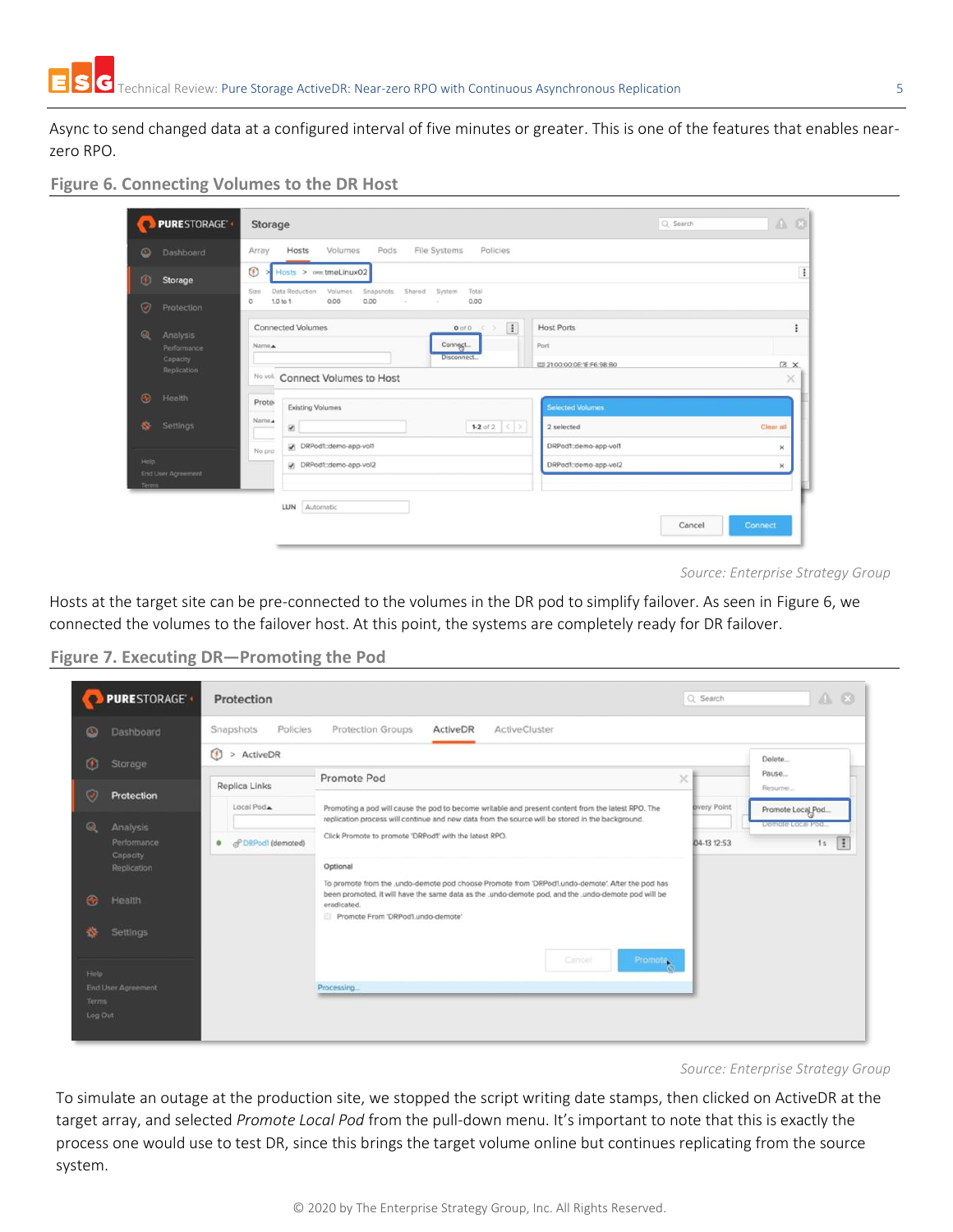#### **Figure 8. Running Production at the DR Site**

| Mon Apr 13 12:56:18 PDT 2020              | Mon Apr 13 12:56:07 PDT 2020             |
|-------------------------------------------|------------------------------------------|
| Mon Apr 13 12:56:19 PDT 2020              | Mon Apr 13 12:56:08 PDT 2020             |
| Mon Apr 13 12:56:20 PDT 2020              | Mon Apr 13 12:56:09 PDT 2020             |
| Mon Apr 13 12:56:21 PDT 2020              | Mon Apr 13 12:56:10 PDT 2020             |
| Mon Apr 13 12:56:22 PDT 2020              | Mon Apr 13 12:56:11 PDT 2020             |
| Mon Apr 13 12:56:23 PDT 2020              | Mon Apr 13 12:56:12 PDT 2020             |
| Mon Apr 13 12:56:24 PDT 2020              | Mon Apr 13 12:56:13 PDT 2020             |
| Mon Apr 13 12:56:25 PDT 2020              | Mon Apr 13 12:56:14 PDT 2020             |
| $\sim$                                    | Now Running Production At DR Site!!!!!!! |
| root@tmeLinux01:/demo/rpo checker#        | "importantdata.txt" 494L, 14338C written |
|                                           |                                          |
| $\sim$ $\sim$ $\sim$ $\sim$ $\sim$ $\sim$ | ----                                     |

# Production Site

# DR Site

*Source: Enterprise Strategy Group*

While the target site was promoted, we verified that the volumes had been replicated to the DR site, then opened the importantdata.txt file and added the text: "Now Running Production At DR Site." It's important to note here that Pure is actively working on integrations, including an adapter for VMware Site Recovery Manager (SRM) that automates the entire failover process in VMware environments. ActiveDR is completely scriptable and can be easily integrated into existing manual or automated failover processes.

At this point, we were ready to failback to the original production site. First, we demoted the pod on the original production system and selected *Skip Quiesce* to enable replication from the DR site. We then opened the importantdata.txt file and verified that the data we inserted at the DR site had been replicated back to the production site.

#### **Figure 9. Running at the DR Site**



# **Production Site**

*Source: Enterprise Strategy Group*

Finally, we demoted the pod on the DR site and restarted our script. The entire process—creation of the replica link, failover, testing, and failback—took less than four minutes.

It's important to note here that the process to test failover is extremely similar, and just as easy. While Pure does have a command to pause replication, there is no need to use it during DR testing. ActiveDR is designed to keep replication running to allow organizations to test DR without impacting RPO.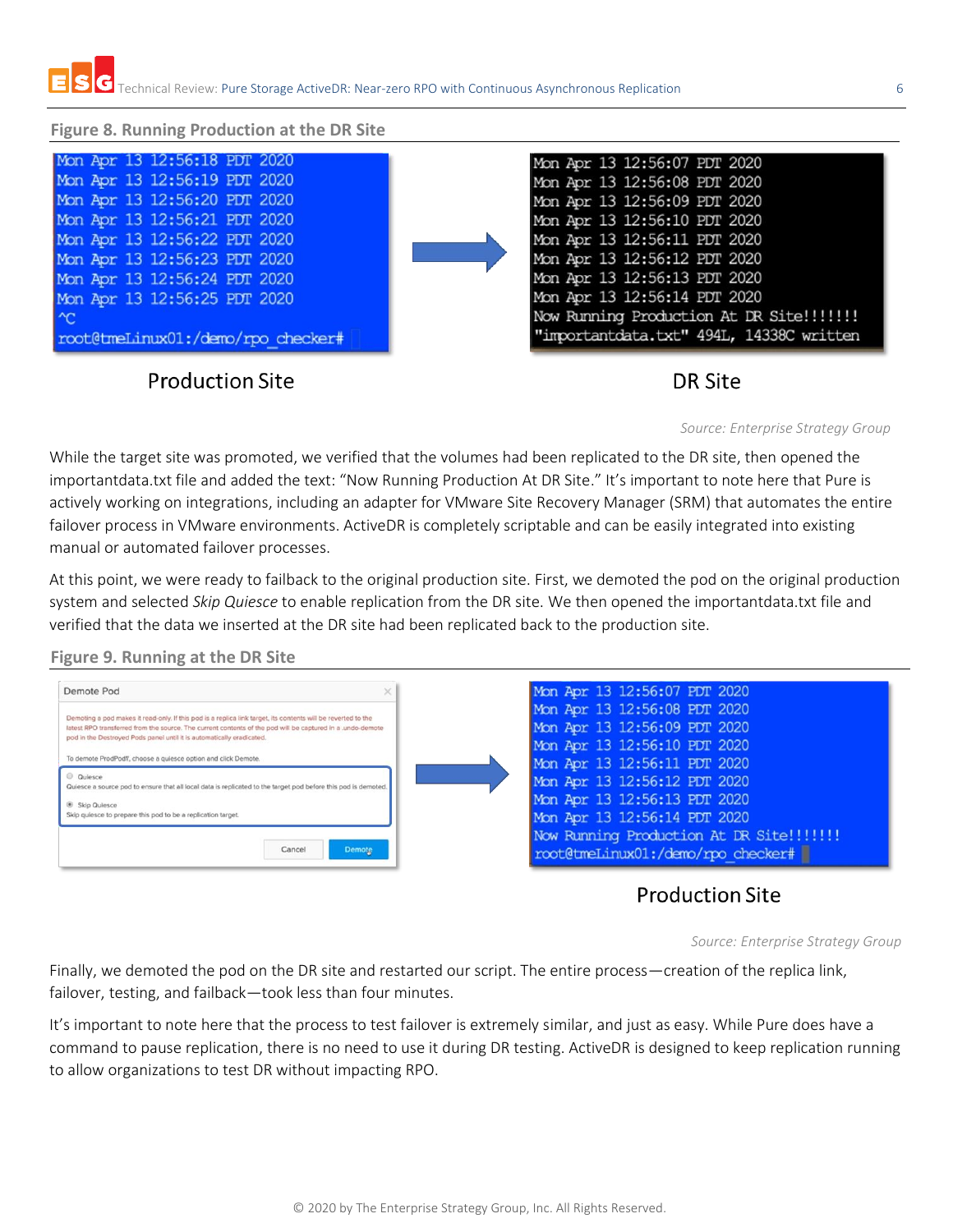# **Why This Matters**

Data growth and the rapid proliferation of virtualized applications are increasing the cost and complexity of storing, securing, and protecting business-critical information assets. A storage solution with near-zero RPO and simple user tools that make it easy to deploy and centrally manage a complex, multi-site storage deployment can reduce the time and cost required to deliver business productivity and disaster recovery.

ESG was impressed with the ease of configuring ActiveDR. We validated that volumes, protection groups, and snapshots can be continuously replicated between local and remote arrays with a simple setup and a one-click failover process. We also validated that DR testing could be performed completely non-disruptively, with applications still running at the production site and replicating to the DR site while testing is occurring.

ActiveDR can be used for disaster recovery, test/dev, and data migration. It is included with Pure's Evergreen storage subscription, accessible with a simple operating system update. The entire process of connecting the arrays, testing failover, and failback took minutes with just a few clicks—no downtime, no professional services, and no interruption to productivity. Administrators could easily set it up with no specialized storage skills.